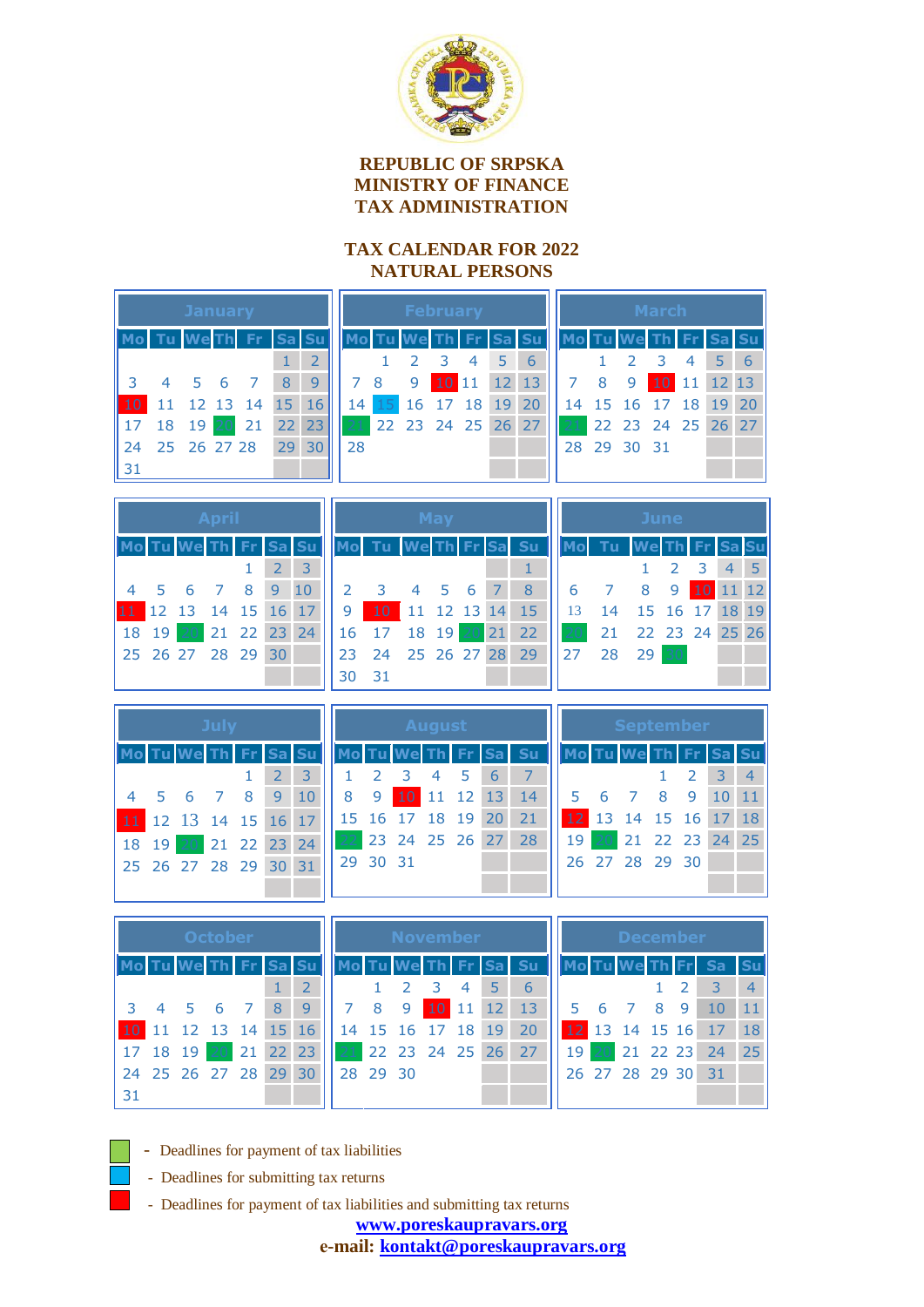| <b>Name of Tax Return</b>                                                                                                                                                                                                                                                                                                                   | <b>Deadline for Submitting</b><br><b>Returns</b>                                                                                                                                                                                                                                                                                                                                                                                                  | <b>Deadline for</b><br><b>Payment</b>                       | <b>Type of Revenue</b>                                                                                                                                                                                                                                                                                                 | <b>Payment at</b><br>the Public<br><b>Revenue</b><br><b>Account</b> |
|---------------------------------------------------------------------------------------------------------------------------------------------------------------------------------------------------------------------------------------------------------------------------------------------------------------------------------------------|---------------------------------------------------------------------------------------------------------------------------------------------------------------------------------------------------------------------------------------------------------------------------------------------------------------------------------------------------------------------------------------------------------------------------------------------------|-------------------------------------------------------------|------------------------------------------------------------------------------------------------------------------------------------------------------------------------------------------------------------------------------------------------------------------------------------------------------------------------|---------------------------------------------------------------------|
| Annual Tax Return for Personal<br>Income Tax - Form 1004<br>Прилог:<br>Образац 1005 и 1006<br>Request for the Reduction of Tax<br>Base - Form 1001, for paid<br>premiums of life insurance in<br>2021 up to BAM 1,200 if the<br>payer of the premium did not<br>earn the income during the year<br>on which the withholding tax is<br>payed | March 31, 2022 for income<br>realized in 2021                                                                                                                                                                                                                                                                                                                                                                                                     | March 31, 2022                                              | 713113- for Tax<br>on Personal<br>Wages<br>711118- for Tax<br>on Other Personal<br>Income<br>711311 – for Tax<br>on Income from<br>Capital<br>$711112 - for Tax$<br>on Income from<br>Copyright, Rights<br>Related to<br>Copyright and<br>Industrial<br><b>Property Rights</b><br>711313 - for Tax<br>on Capital Gains | Republic of<br>Srpska                                               |
| Advance Payment of Personal<br>Income $\text{Tax} - \text{Form } 1008$ ,<br>only for:<br>- income from capital gains<br>- income from capital based on<br>lease/sub-lease between natural<br>persons and<br>- other income of natural persons<br>when the payer is a natural<br>person                                                      | By the $10th$ of the month for<br>the previous month                                                                                                                                                                                                                                                                                                                                                                                              | By the $10th$ of<br>the month for<br>the previous<br>month  | <b>711313 - for Tax</b><br>on Capital Gains<br>$711311 -$ for Tax<br>on Income from<br>Capital<br>$711118 - for$<br>Other Income                                                                                                                                                                                       | Republic of<br>Srpska                                               |
| Request for Issuing Tax Card -<br>Form 1001–for income subject<br>to withholding tax (income from<br>personal wages, income from<br>copyright, income from capital<br>and income from other income)                                                                                                                                         | After the acquisition of<br>the right to reduce tax base<br>pertaining dependent<br>members of the immediate<br>family, interest paid on<br>the housing loan and paid<br>premiums of life insurance<br>or changes in the stated rights                                                                                                                                                                                                            |                                                             |                                                                                                                                                                                                                                                                                                                        |                                                                     |
| Monthly Tax Return for<br>Withholding Tax - Form 1002 -<br>for tax                                                                                                                                                                                                                                                                          | Until the 10 <sup>th</sup> of the month,<br>only those resident taxpayers,<br>except qualified investors,<br>who earn income in other<br>parts of BiH or abroad, as<br>well as taxpayers who<br>receive personal wages or<br>other income from<br>diplomatic or consular<br>missions of foreign countries<br>or international<br>organizations, for which the<br>payer does not calculate and<br>does not pay the tax.<br>By the end of month for | Within seven<br>days of the<br>receipt of the<br>collection | $713113 - Tax on$<br>Personal Wages<br>711118- Tax on<br>Other Personal<br>Income                                                                                                                                                                                                                                      | Republic of<br>Srpska                                               |
| Monthly Tax Return for<br>Withholding Tax - Form 1002 -                                                                                                                                                                                                                                                                                     | the previous month                                                                                                                                                                                                                                                                                                                                                                                                                                | At the moment                                               |                                                                                                                                                                                                                                                                                                                        |                                                                     |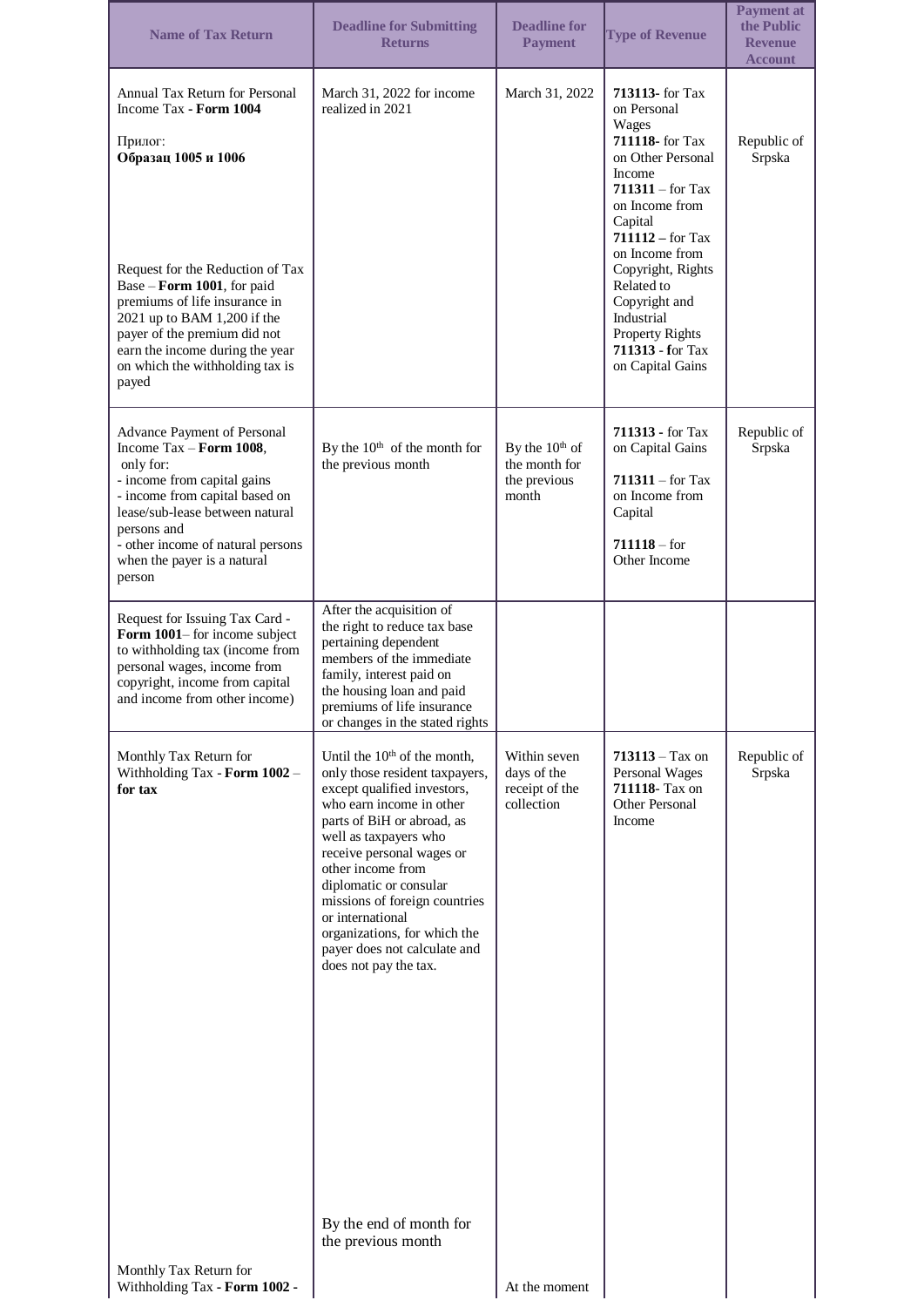| for contributions -natural<br>persons who are employed or<br>hired by a non-resident of the<br>Republic of Srpska, or by an<br>employer located in another<br>entity, district or state in case the<br>income payer that represents the<br>payment of contributions does<br>not pay contributions within the<br>prescribed period |                                                                                                                                                                                                                                                                                                                                     | of payment and<br>if there was no<br>payment at least<br>two months of<br>the expiration<br>of month for<br>which<br>contributions<br>are calculated | 712199-all<br>contributions,<br>712129 -<br>Contribution for<br>pension and<br>disability<br>insurance              |  |
|-----------------------------------------------------------------------------------------------------------------------------------------------------------------------------------------------------------------------------------------------------------------------------------------------------------------------------------|-------------------------------------------------------------------------------------------------------------------------------------------------------------------------------------------------------------------------------------------------------------------------------------------------------------------------------------|------------------------------------------------------------------------------------------------------------------------------------------------------|---------------------------------------------------------------------------------------------------------------------|--|
| Monthly Tax Return for<br>Withholding Tax - Form 1002 -<br>for contributions                                                                                                                                                                                                                                                      | Until 31 March 2022, for<br>2021, the holder of a<br>commercial family farm and<br>the holder of a non-<br>commercial family farm                                                                                                                                                                                                   | By the $20th$ of<br>the month for<br>the previous<br>month                                                                                           | 712149- Health<br>insurance<br>contribution<br>712129<br>Contribution for<br>pension and<br>disability<br>insurance |  |
| Registration / Change /<br>Deregistration of Individual<br>Contribution Payments - Form<br>PD 3110:<br>- submit a voluntary (individual)<br>contribution payer and natural<br>persons who personally pay<br>contribution                                                                                                          | Within 8 days from<br>commencement of the<br>insurance stated in the act of<br>the competent insurance fund<br>for voluntary contribution<br>payers, and for persons who<br>are personally paying the<br>contribution on the day of the<br>creation of the legal basis<br>from which the obligation to<br>pay contributions arises. |                                                                                                                                                      |                                                                                                                     |  |
| Request for Changing Data on<br>Contributions in the Annual<br>Certificate - Form PD 3220                                                                                                                                                                                                                                         | Only when there is an error<br>in the Certificate of Payed<br>Contributions                                                                                                                                                                                                                                                         |                                                                                                                                                      |                                                                                                                     |  |
| Request for Deregistration of<br>Contribution Payer - Form PD<br>3210                                                                                                                                                                                                                                                             | When there is a legitimate<br>interest (due to cessation of<br>activity, termination of<br>employment of a contribution<br>payer or employment with<br>another employer )                                                                                                                                                           |                                                                                                                                                      |                                                                                                                     |  |
| Tax Return for Registration in<br>the Fiscal Real Estate Register -<br><b>Form PFRN</b>                                                                                                                                                                                                                                           | 30 days from the date of<br>incurrence of liability                                                                                                                                                                                                                                                                                 |                                                                                                                                                      |                                                                                                                     |  |
| Request for Tax Exemption and<br>Application of a Lower Tax Rate<br>- Form ZOPN                                                                                                                                                                                                                                                   | Simultaneously with the<br>submission of the PFRN<br>Form for real estate for<br>which relief is requested or<br>from the date of incurrence<br>of base for the release                                                                                                                                                             |                                                                                                                                                      |                                                                                                                     |  |
| Request for Reduction of Tax<br><b>Base - Form ZUPO</b>                                                                                                                                                                                                                                                                           | At the moment of incurrence<br>of conditions for reduction of<br>the tax base                                                                                                                                                                                                                                                       |                                                                                                                                                      |                                                                                                                     |  |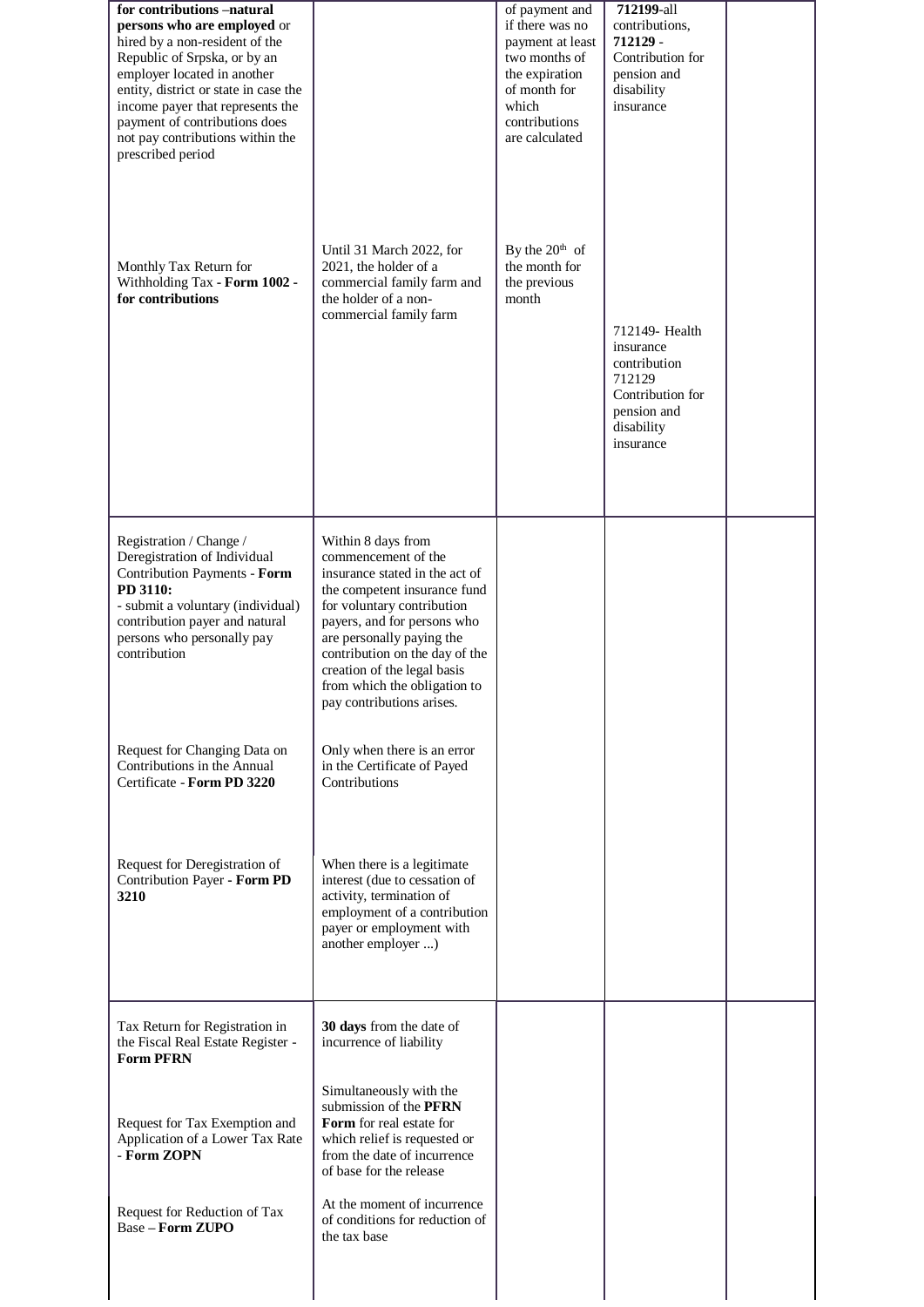| Tax Return for Change of Owner<br>- Real Estate Deregistration -<br><b>Form PVON</b>                                                         | 30 days from the date of the<br>change                                                                                                                                                                                                     |                                                                                                                                                                                            |                                                       |                       |
|----------------------------------------------------------------------------------------------------------------------------------------------|--------------------------------------------------------------------------------------------------------------------------------------------------------------------------------------------------------------------------------------------|--------------------------------------------------------------------------------------------------------------------------------------------------------------------------------------------|-------------------------------------------------------|-----------------------|
| <b>Tax Bill for Real Estate Tax</b>                                                                                                          | The Tax Administration<br>issues until March 31, 2022,<br>i.e. 30 days from the day of<br>gaining real estate, for<br>taxpayers who acquire real<br>estate during the year for<br>which the tax bill has not<br>been issued for that year. | <b>First part</b> (at<br>least 50% of the<br>total) no later<br>than June 30.<br>$2022$ and the<br>second part no<br>later than<br>September 30,<br>2022                                   | <b>714112 - Real</b><br><b>Estate Tax</b>             | Municipality<br>/town |
| Tax Return for Registered<br>Weapon - Form PP-RO                                                                                             | Until March 31, 2022 for<br>2022, <i>i.e.</i><br>15 days from getting the<br>Weapon Certificate                                                                                                                                            | March 31,<br>2022, i.e. 15<br>days from<br>getting the<br>Weapon<br>Certificate                                                                                                            | 714915 - Tax on<br>Holding and<br>Carrying<br>Weapons | Republic of<br>Srpska |
| Annual Tax Return -<br>The Lump Sum of the Residence<br>Fee<br>Form GP-PIBT                                                                  | Until February 15, 2022 for<br>2022 i.e. not later than 60<br>days from the day of<br>commencement of catering<br>for taxpayers who start with<br>the business during the year                                                             | Until March 31,<br>2022 for 2022<br>i.e. not later<br>than 60 days<br>from the day of<br>commencement<br>of catering for<br>taxpayers who<br>start with the<br>business during<br>the year | 722321 -<br><b>Residence Fee</b>                      | Republic of<br>Srpska |
| Tax Return for Other Charges<br>- Form PP-ON<br>Submits natural persons who are<br>owners, users and grantees of<br>arable agricultural land | Annually, until March 10,<br>2022 for 2021                                                                                                                                                                                                 | March 10, 2022<br>for 2021                                                                                                                                                                 | 722456-Charge<br>for Hail<br>Protection               | Republic of<br>Srpska |

## **If the last day of the deadline falls on a non-working day, the deadline expires by the end of the first following working day.**

Payments at the Public Revenue Accounts of the Republic of Srpska are done at:

**NLB banka a.d. Banja Luka, број: 562-099-00000556-87 UniCredit Bank a.d. Banja Luka, број: 551-001-00008915-56 Komercijalna banka a.d. Banja Luka, број: 571-010-00002020-18 Аddiko bank a.d. Banja Luka, број: 552-000-00026269-20 Naša banka a.d. Bijeljina, Filijala Banja Luka, број: 554-004-00000192-37 Nova Banka a.d. Banja Luka, Филијала Бања Лука, број: 555-000-08053684-17 Sberbank a.d. Banjaluka: 567-241-82000004-96 MF banka a.d. Banja Luka, broj: 572-103-00000090-72.**

**\*** Payments at the Public Revenue Accounts of municipalities or towns shall be done through accounts of municipalities or towns opened in commercial banks